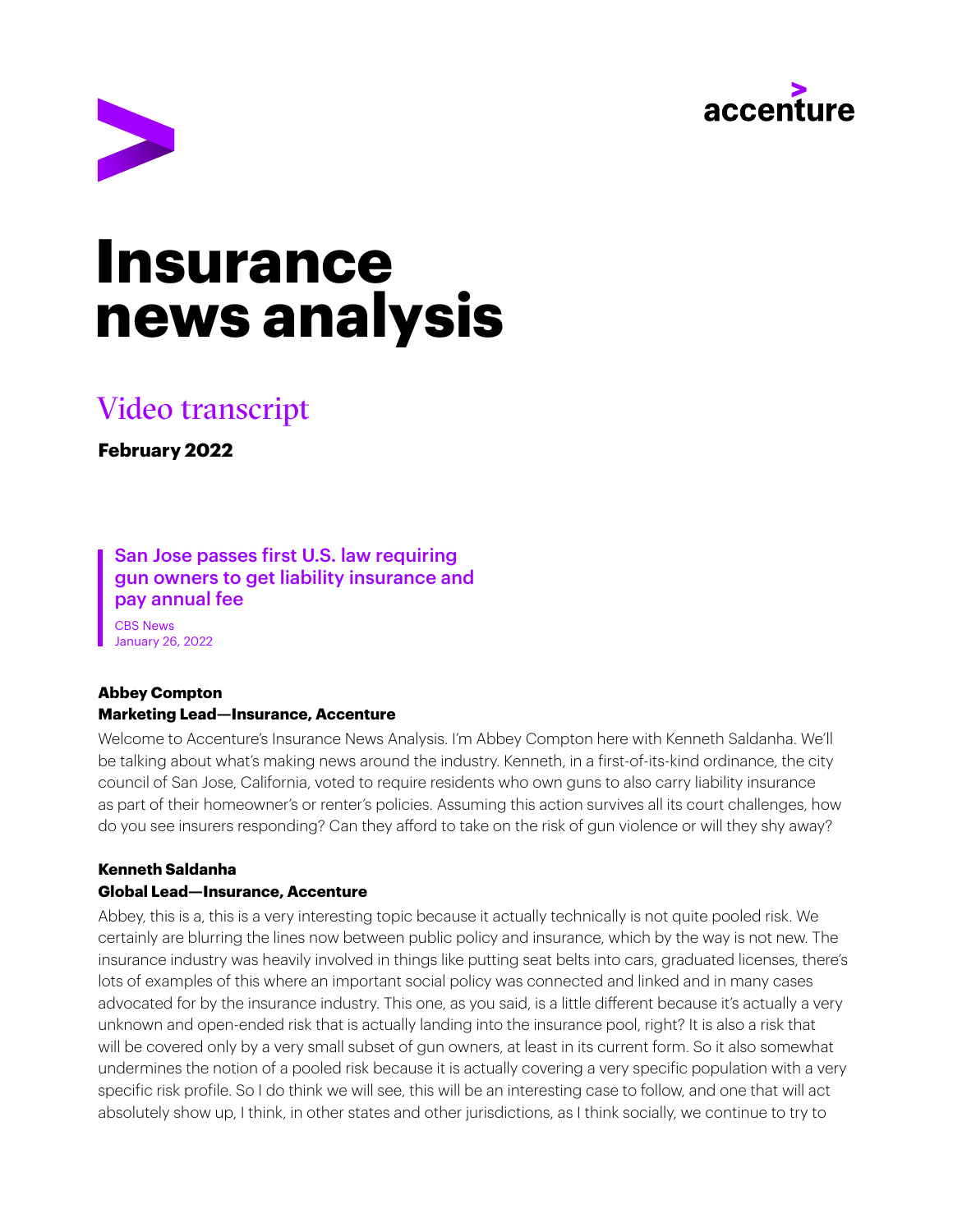find ways to attack this problem. This is a new front on this war, it never has really been brought through the, sure, make it, make it a financial burden to own a gun. And I think this is a new way to say, do we do that through insurance? It does feel an awful lot like a way to hide what would be a, typically talked about as a tax on users, like a cigarette tax or the alcohol taxes you see. This one for some reason has been framed as an insurance issue. But I think it's been an extremely interesting debate and an extremely interesting battle to see where this one lands.

# UK regulator to review 'crippling' post-Grenfell property insurance costs

Insurance Journal January 28, 2022

#### **Abbey**

Policy limits for apartment blocks and condos are being tested in the wake of the deadly Grenfell fire in West London and last year's condo collapse in Surfside, Florida. Kenneth, are there steps insurers can take to help address the risks these buildings present and still insure residential units at an affordable price?

#### **Kenneth**

Abbey, this is one where the, the inspections were in, the warnings were out there for, for most of these properties, it's actually, there are existing mechanisms to actually flag these risks to raise the awareness about what needs to happen. And I believe that was true for both these, both these properties. There were warning signs out way in advance. So in some ways, it's not that this is a new thing for the insurance industry. We have inspections that go on on properties that are insured to exactly address this issue. I do think you're also raising an interesting topic around, in general, under-insurance and this takes on lots of different flavors, certainly we saw it on a huge scale in these events. But it's all the way down to your auto owner who actually has, unfortunately, a total loss of the vehicle and actually finds that their payout doesn't cover their car loan. That in some ways is a very small-scale version of the same issue: fundamentally of under-insurance and not being able to actually cover the asset based on what the actual, how the asset value has moved as opposed to your insurance. So this is actually especially true in property certainly, but we see it broadly speaking. It is an interesting and very important space.

As you said, from an ESG perspective, because the balance between saying, how do you stay away from under-insurance but also don't end up with policy price and prices that are not affordable, is a delicate one. But eventually what we are doing by leaving things in status quo is actually elevating the risk of, of an event that actually can't be handled. And that actually is the core effort of insurance: to actually create a situation where in the event that the in these large-scale events, there is the insurance to cover it. So I do think, both fronts: there are mechanisms in place to actually defend and prevent these situations from blowing up with the inspections and the maintenance requirements. And I do think under-insurance is a real issue and one that actually plays out in all kinds of coverages.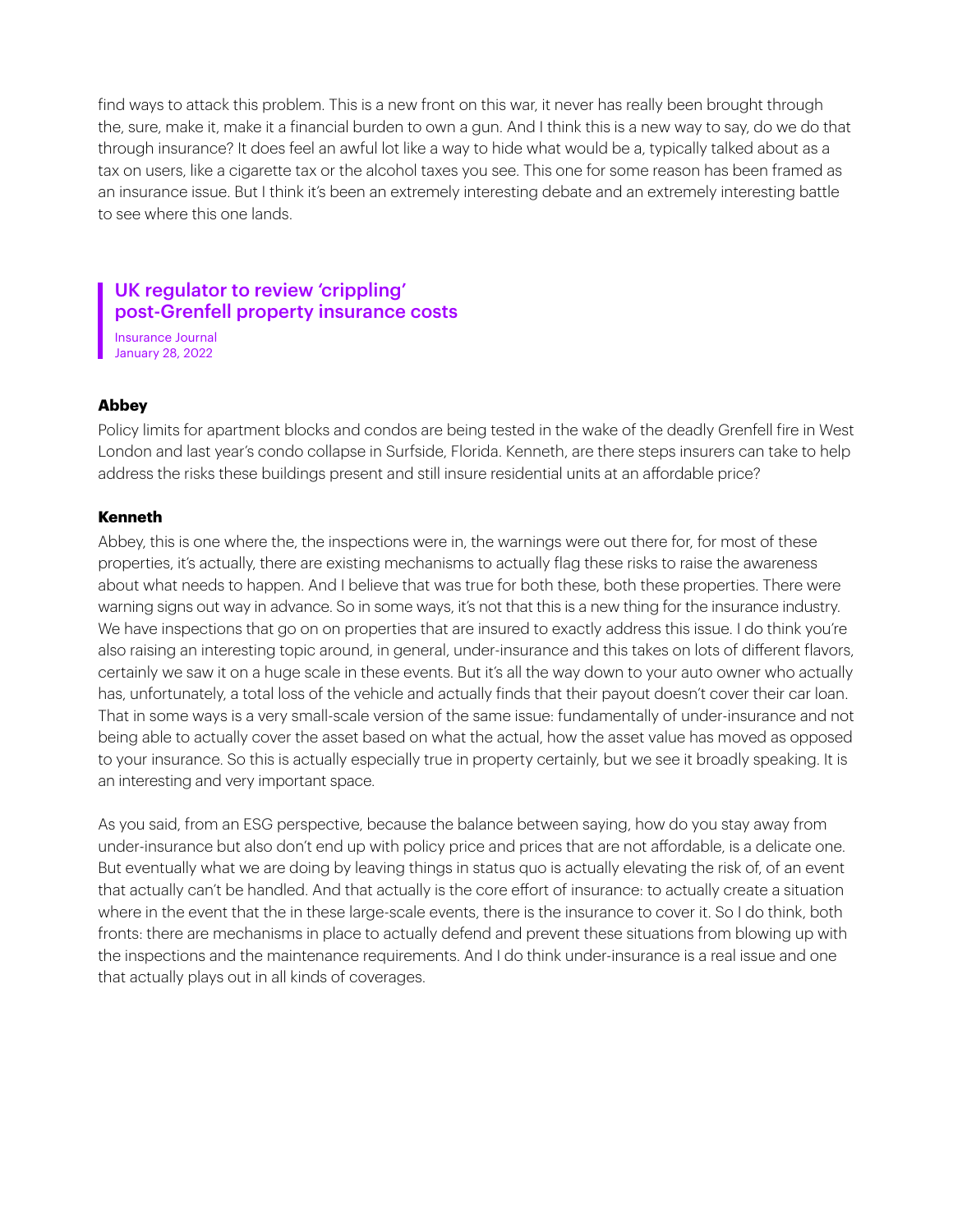# Tackling the crisis of care for older people: lessons from India and Japan

Nature January 19, 2022

## **Abbey**

Kenneth, in your latest blog post you talk about enabling older adults to age in place. You also reference a Nature story on Japan's long-term care insurance model, which offers care to everyone 65 and older even ahead of significant disability. Do you see these early interventions as a way to reduce claims in the long run and can Japan's model work in other markets?

### **Kenneth**

Abbey, this is risk mitigation in its purest form, and it's not a new concept at all to the insurance industry. For the longest time, the effort has been, how do we actually mitigate and prevent losses versus simply take on the indemnity to pay for losses. And you've had insurance companies that had entire branches of their offerings, their risk engineering services that were fundamentally geared towards risk mitigation. That's exactly what we're seeing in the Japan story. It's what we saw in health care globally as people realized that preventative care should be covered under insurance because it actually provides such an enormous lift to the general well-being and the financials of the health care system. That is what we're seeing in insurance as well. It is not a new concept, but one that is certainly becoming very visible in the space of the aging population, age-at-home. That's an area in which we're actually maybe the newest place where we've seen risk mitigation as opposed to risk indemnification. The, the economics as well as the social welfare of that approach is, I think, well established at this point. And hopefully one that will actually, because of that, accelerate quickly for insurance.

As we look at our customer survey data in the market, it's very clear that customers are saying they do not see the value of traditional products. And so as an industry, I think we're seeing a strong push on the one hand to make the pricing and the affordability of insurance drop, and we see a lot of our major clients working to drive a change in their cost profiles, not for margin improvement, but to make their products more costaffordable and competitive in market. And at the same time you see this move away from traditional products into risk mitigation like the Japan story. So we do see carriers, the industry at large, really acting on both sides of that equation. How do we actually make it more palatable for customers to pay for what they're getting. And then also shifting away from just the traditional products into something that the customer will value more.

# General Motors unveils new auto insurance offering timeline

Insurance Business America January 25, 2022

#### **Abbey**

We've talked a lot about automakers getting more involved in insuring their products and use of behaviorbased insurance models, but GM says their OnStar insurance services, underwritten by American Family Mutual, is different because it takes data directly from onboard systems rather than mobile apps or plug-in data recorders. Kenneth, will this model become the norm for new vehicles, and, if so, will it shift the car insurance ecosystem, or customer experience?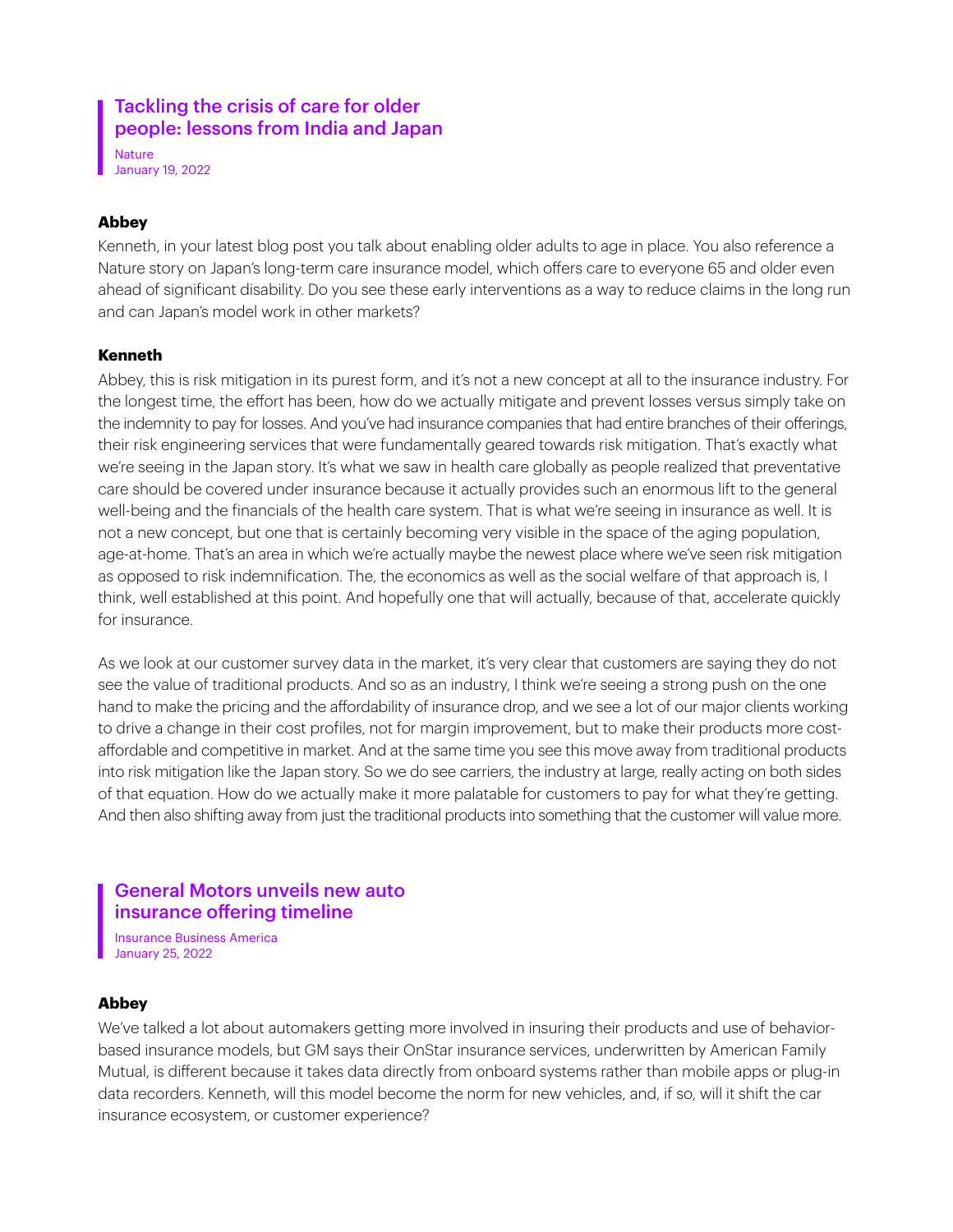#### **Kenneth**

Well, Abbey, one of the things that we've said is going to be a real focus area for the industry this year is the electric vehicle sector. And this is something that actually plays out in spades in electric vehicles. Because as opposed to an OnStar system, the entire operating system of the vehicle is now a source of data and something that is almost what we call a living system, which can be consistently updated, and data can be exchanged, etc. So when you look at what's happening, you look at what Tesla's example has been doing with the way they exchange data on edge cases of what's happening for fully self-driving algorithms. It's all based on a higher richness and depth of data that can come from the vehicles depending on how deep you go. So there's absolutely the case that there's a spectrum of what information you can get from a driver's mobile phone versus a classic dongle you could put into the diagnostic port of a vehicle, to the actual operating system of the car itself. And so I think those, that spectrum and richness of data absolutely is a little better fit for purpose.

Do you actually, if you're doing some basic telematics offers, that you just want to put information that you need to base on usage, you could probably do that off a mobile phone and you can do that very well. You can even do claims and crash detection on mobile phones, etc. But there's certainly, I don't think anyone would argue that the richer the dataset, the more you can do with it. And I think that's what we're seeing with this conversation about, well, is an OnStar system better than a mobile or a, or a diagnostic port. And then certainly we're going to see if OnStar has got then is something like a fundamental operating system like Tesla as even better. So I think we will continue to see a drive for richness of data, for high-fidelity data that comes into all kinds of use cases for the industry.

# Young talent in insurance the benefits of bringing them in

Insurance Business America January 28, 2022

#### Abbey

As the insurance workforce faces the great resignation, Insurance Business ran an article about attracting Millennial and Gen Z workers. They talk about the values of younger workers, including community and a desire to work hard and achieve success early. Kenneth, is this what you're hearing in your discussions with clients and colleagues and how can insurers pivot recruitment strategies to appeal to younger workers?

#### Kenneth

Yeah, Abbey, for sure this is a topic that everyone is concerned about, every carrier is keenly aware of. And again, not an entirely new issue for the insurance industry. I think, historically, as people have done the surveys of graduating college seniors, insurance is almost never made anywhere near the top 20 list of where they'd like to go. So we've had this issue for a very long time. What's actually really almost aggravating here is that when you talk about the things that are valued by the new generation of workers, it is a lot of, as you said, contributing in a positive way to society, to helping communities. And insurance, I believe as an industry, has really missed the opportunity to frame itself in, in, in those terms. The industry is not viewed as, as active in this space as it really is. And so I think one of the first and most important pushes that needs to happen with the industry is a little bit of a rebranding of what insurance is, and more importantly, what it allows people to do.